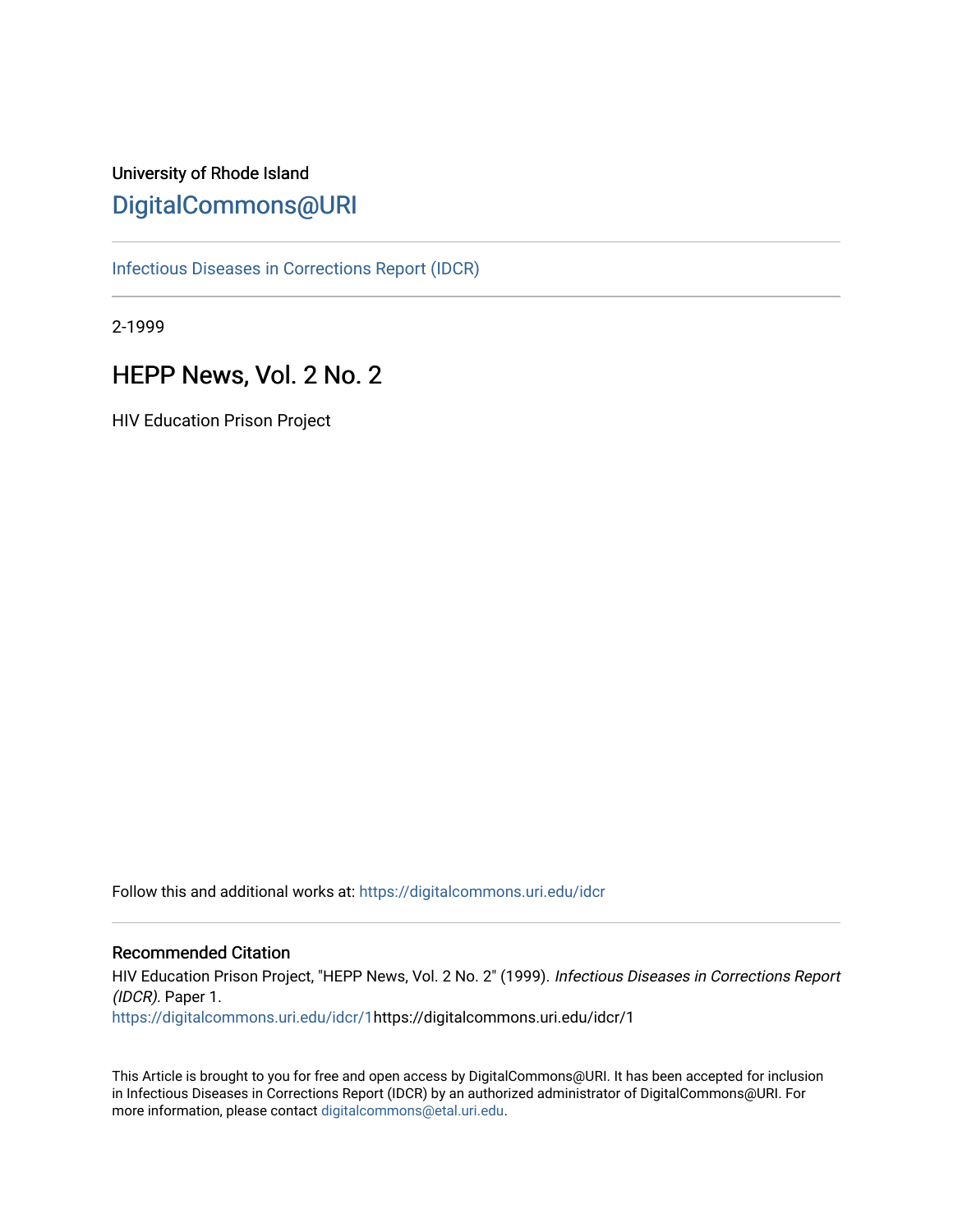*HEPP News is sponsored by the Brown University School of Medicine Office of Continuing Medical Education and the Brown University AIDS Program*





Brown University School of Medicine Providence, RI 02912 tel: 401.863.2180 • fax: 401.863.2660 February 1999 • Volume 2, Issue 2

# About Hep p

HEPP News, a forum for correctional problem solving, evolved out of ongoing discussions among HIV specialists based at the Brown University AIDS Program about the need for HIV updates designed for practitioners in the correctional setting. The board of editors includes national and regional correctional professionals, selected on the basis of their experience with HIV care in the correctional environment and their familiarity with current HIV treatment. HEPP News targets correctional administrators and HIV/AIDS care providers including physicians, nurses, outreach workers and case managers. Published monthly and distributed by fax, HEPP News provides up-tothe-moment information on HIV treatment, efficient approaches to administering such treatments in the correctional environment, national and international news related to HIV in prisons and jails, and correctional trends that impact HIV treatment. Continuing Medical Education credits are provided by the Brown University Office of Continuing Medical Education to physicians who accurately respond to the questions on the last page of the newsletter; please see last page for details.

The editorial board and contributors to HEPP News are well aware of the critical role prisons and jails play in the treatment and prevention of HIV. The goal of HEPP News is to provide reports of effective and cost-conscious HIV care that can truly be implemented within the correctional environment. We hope this newsletter achieves that goal.

**E D I T O R S Anne S. DeGroot, M.D.** *Director, TB/HIV Research Lab, Brown University School of Medicine* **Frederick L. Altice, M.D.** *Director, HIV in Prisons Program, Yale University AIDS Program*

#### **Faculty Disclosure**

In accordance with the Accreditation Council for Continuing Medical Education Standards for Commercial Support, the faculty for this activity have been asked to complete Conflict of Interest Disclosure forms. Disclosures are listed beneath the authors' names.

*Hepp News is supported by an unrestricted educational grant from Agouron Pharmaceuticals and we gratefully acknowledge their support.*

# **Occupational Exposure To Blood Borne Pathogens:**

### *Post Exposure Prophylaxis (PEP) For Correctional Employees*

#### *By Joe Bick, M.D.\**

*Chief Medical Officer, HIV Treatment Services at California Medical Facility in Vacaville, California Department of Corrections.*

It's late in the afternoon on Christmas Eve, and you receive a call that a correctional officer has just suffered a deep needle stick from a syringe found during a cell search. Are you prepared?

Managing a successful blood borne pathogen (BBP) exposure control program within a correctional setting can be very challenging. Ensuring that exposed employees have 24-hour access to PEP knowledgeable clinicians, educating staff about appropriate policies and procedures, and ensuring compliance with union agreements and applicable departmental, state and federal laws requires a great deal of planning. The rewards, however, can be great: creating an environment in which employees trust that all possible measures are in place to protect them from communicable diseases, avoiding sanctions from relevant agencies, and most importantly, preventing the transmission of serious and potentially fatal BBPs to your colleagues. This article will address some of the key features of a correctional BBP PEP program.

### **• The Law**

Each program must ensure that they are in compliance with applicable federal and state OSHA regulations. These include the existence of an exposure control plan dealing with BBPs including

1) training of all at-risk employees

2) provision of free hepatitis B vaccination to staff (all at-risk employees must either accept HB vaccination or sign a waiver form),

3) provision of personal protective equip-

*If you have any problems with this fax transmission please call 888.371.2088*

ment and devices,

4) provision of free post exposure care to exposed employees, and

5) maintenance of OSHA logs documenting exposures.

BBP exposure incidents must be regularly evaluated with an eye towards ensuring compliance with BBP policies and, where possible, modifying procedures to decrease risk to staff.

### **• The Risks**

In the correctional setting the primary risks for transmission of hepatitis B (HBV), hepatitis C (HCV) and HIV are percutaneous or mucosal exposure to blood or other potentially infectious body fluids.

Significant exposures to correctional staff can occur in the course of providing healthcare, contact with sharps while cleaning or searching cells, during physical altercations, and by intentional "gassing" in which staff members are deliberately exposed to a patient's body fluids. A rough estimation of the risk following one percutaneous exposure to infectious material is 1/20 for HBV (1/3 if HB e Ag +), 1/33 for HCV, and 1/333 for HIV. The risk of HIV transmission following a mucous membrane exposure is estimated to be 1/1100.

Given the nationwide high prevalence of BBP, in corrections, prevention must be *continued on page 3*

| What s Inside             |
|---------------------------|
|                           |
|                           |
| Conference Updates pg 7   |
|                           |
| Self-Assessment Test pg 9 |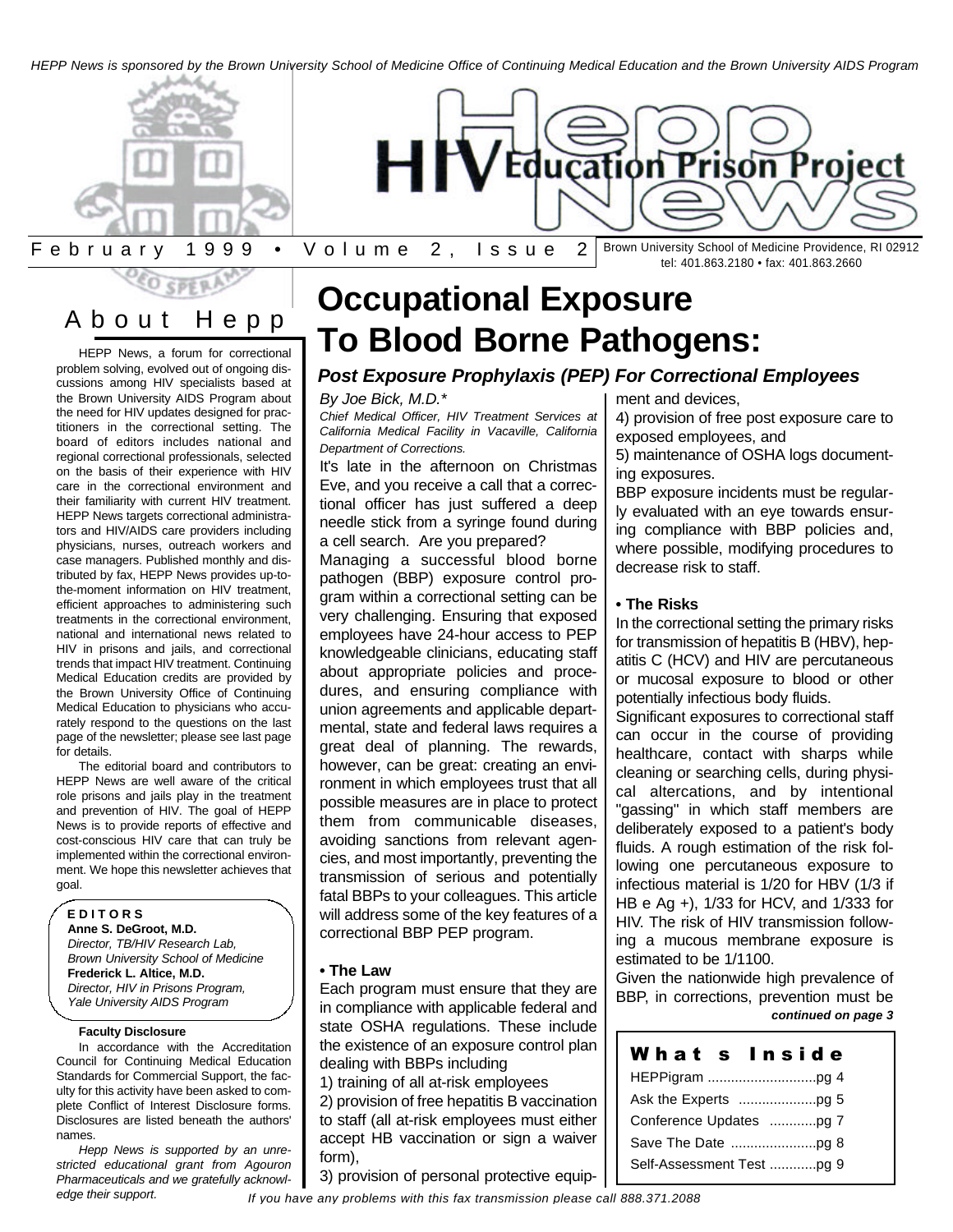# ETTER FROM THE EDITOR

Letter From the Guest Editor:

This issue of HEPP Newsletter focuses on Post-Exposure Prophylaxis (PEP) in the prison setting. The lead article, by Dr. Bick, discusses occupational PEP. What should be done if a correctional officer suffers a deep needle stick injury from a needle found during a cell search? This question raises many difficult issues. The article demonstrates how important it is to be prepared, to create an environment in which, as Bick says, "employees trust that all possible measures are in place to protect them from communicable diseases." It describes how to evaluate the exposure incident, the source, and the exposed individual, and provides information about how to determine the need for PEP after an occupational exposure. Dr. Mayer touches upon a more controversial issue: non-occupational PEP. Interest in non-occupational PEP and its utilization has increased in past years, but many questions remain unanswered: Who should be given access to this yet unproven prevention strategy? While many have argued that victims of sexual assault should, others suggest that PEP should be available to all who engage in high-risk behavior. The immediate follow-up question is: would this lead to increased willingness to take risks? And what about providing inmates who engage in forbidden activity, such as sex and/or injection drug use, with access to PEP if they fear having been exposed to HIV?

Finally, there is an even more controversial issue: providing access to pre- rather than post-exposure prophylaxis. Prison systems in most countries have long offered inmates access to condoms. Sexual activity remains forbidden, but everyone knows that it nevertheless happens and carries a high risk of transmission of HIV and other infections. Providing condoms to prisoners to reduce that risk is a pragmatic public health measure now widely accepted in most countries. Some countries have even started providing inmates with access to sterile injection equipment. The rationale is the same: injection drug use remains forbidden and cannot be condoned. It does, nevertheless, happen, and does so with severe risks of infections further spreading among inmates and their families. Where access to injection equipment has been provided, this has not lead to increased drug use in prison, has significantly reduced transmission of HIV and hepatitis B and C, has not created any risk to the security of staff and has been well accepted by inmates, the staff, and the prison administration -- even after often vehement initial opposition.

After reading the February edition of HEPP News, you should be able to: Identify procedures for providing PEP following a highrisk injury including guidelines for management of PEP issued by the U.S. Public Health Service and federal OSHA regulations; discuss the specific differences between a high and low risk injury requiring PEP; identify complications associated with non-occupational PEP and discuss the protocol for possible blood borne pathogen exposure to staff.

In closing, one should consider the roles to be taken in efforts to overcome institutional resistance to efficient yet controversial preventative care, and thus better prevent the spread of HIV and other blood borne pathogens.

Sincerely,

Ralf Jürgens, LL.M., Dr.jur.

*We have invited Ralf Jürgens, JD to be guest editor of this month's issue of HEPP News. Jürgens is Executive Director of the Canadian HIV/AIDS Legal Network, a member of the Canadian Ministerial Council on HIV/AIDS, and was coordinator of the Canadian Expert Committee on AIDS in Prisons. He played a pivotal role in the implementation of condom and sterile injection equipment distribution in the Canadian correctional system. We are all aware that there is a little (if not a lot) of hesitation on this side of the Canadian border regarding "pre"-exposure prophylactic measures. However, a variety of uncontrolled events such as drug use, sexual contact, and violence do sometimes occur in correctional settings. We the HEPP News editors, felt it would be worthwhile to address these topics in the context of this issue on Post-Exposure Prophylaxis. Bear with us and rest assured, we will be addressing more mainstream topics, such as Tuberculosis, in the next issue. For more information about the Canadian HIV/AIDS Legal Network and pre-exposure prophylaxis in the correctional setting, visit the network's website at www.aidslaw.ca. We thank Mr. Jürgens for joining us as guest editor for this issue, and we remind our readers that we welcome feedback.*

### **HEPP News** is published twelve times a year by the Brown University AIDS Program Box G-H105 • Providence RI 02912

*tel:* 401.863.1725 • *fax:* 401.863.1772 • *e-mail:* brunap@brown.edu

**Senior Advisory Board** Joe Bick, M.D. *California Dept. of Corrections* Roderic D. Gottula, M.D. *Society for Correctional Physicians* Theodore M. Hammett, Ph.D. *Abt Associates* Ned E. Heltzer, R.Ph., M.S. *Prison Health Services, Inc.* David Thomas, J.D., M.D. *Florida Dept of Corrections*

**Managers** Dennis Thomas *HIV Education Prison Project* Michelle Gaseau *The Corrections Connection* **Layout**  Mary Sheehan *The Corrections Connection* **Editorial Associates** Sarah Leibel Betsy Stubblefield *HIV Education Prison Project* Ashley Ammon *The Corrections Connection*

### **Associate Editors**

Timothy P. Flanigan, M.D. *Brown University School of Medicine* David P. Paar, M.D. *University of Texas Medical Branch* Anne C. Spaulding, M.D. *Brown University School of Medicine* David A. Wohl, M.D. *University of North Carolina* Betty Rider *North Carolina Division of Prisons* Steve Szebenyi, M.D. *Albany Medical College*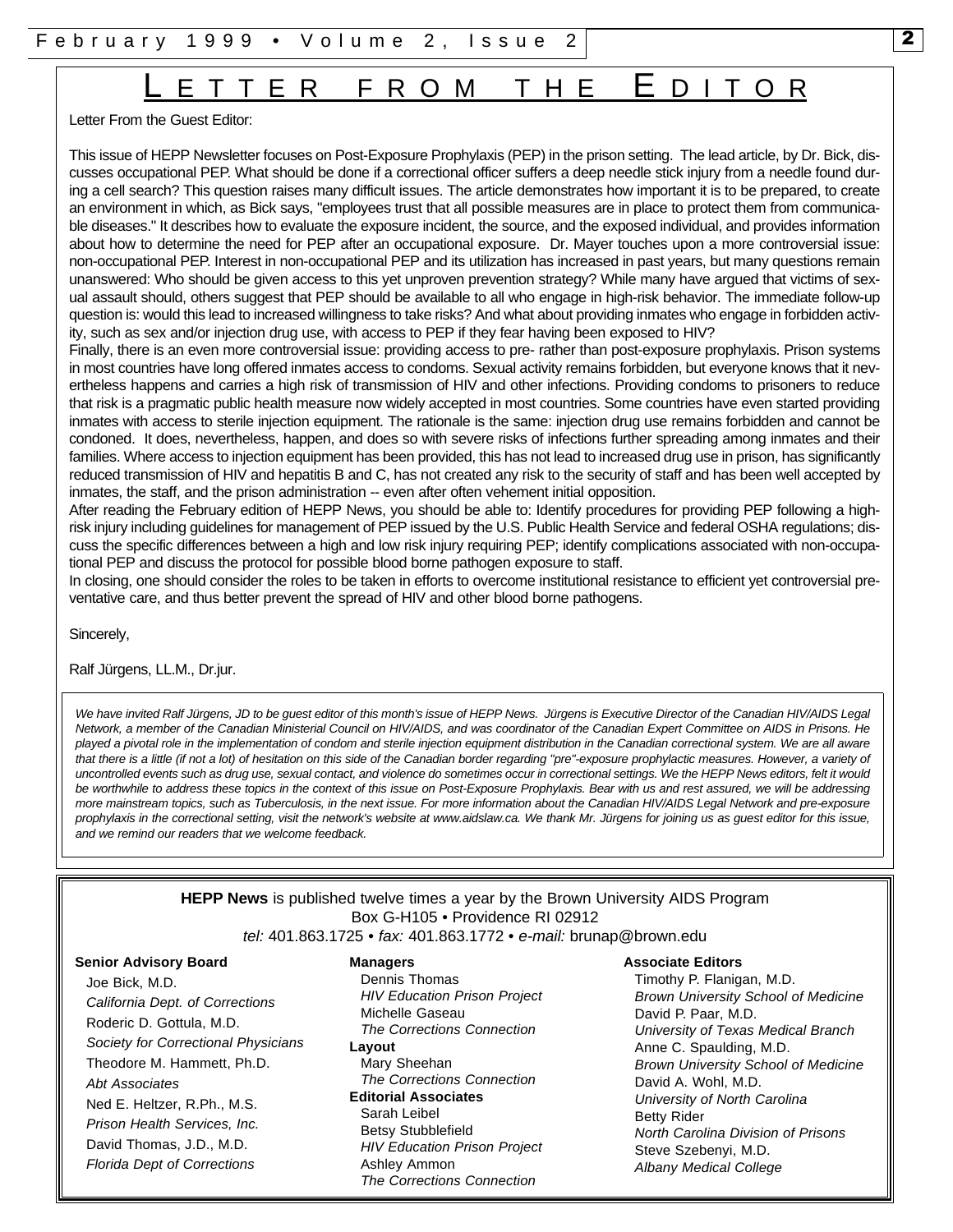### *Occupational Exposure To Blood Borne Pathogens*

#### *continued from page 1*

the cornerstone of an exposure control plan and will go a long way toward decreasing those late afternoon calls. For HBV, an aggressive vaccination program for at-risk employees is essential. HBV is the #1 infectious cause of cancer worldwide (hepatoma), and more healthcare workers die each year from complications of occupationally acquired HBV than the total number who have acquired HIV on the job in the entire history of the epidemic. If possible, obtain HBV serology on all incoming employees, as this data will greatly simplify future PEP evaluations.

### **• The Tough Stuff**

No, it's not the science, nor the treat-

ment algorithms described below. In the correctional setting, the main difficulty is creating a mechanism for delivering PEP to employees within the recommended time frames (1-2 hours in the case of HIV). Is the closest emergency room 3 hours away? Do you have physicians on site 24-hours per day? Each facility and system will need to address these questions individually, based upon the available resources and any applicable union agreements. For those facilities with 24-hour physician availability, the fastest approach is to provide HIV PEP, HBIG, and HBV vaccine on site. For HIV PEP, following an initial dose, employees will also need 2- 3 days worth of medications and a prescription to be filled later for a full four

weeks. Keep in mind that not all pharmacies stock these medications, and for maximal effectiveness no doses can be missed.

A mechanism for obtaining baseline and follow-up labwork as well as monitoring for side effects of PEP must be in place. If the decision is made to utilize a nearby emergency room, the initial wound care and information collection should rapidly take place at your facility. Protocols must be in place with the receiving ER to triage these cases as emergencies, to provide initial and follow-up doses of PEP, and to arrange follow-up appointments with Occupational Health clinics.

#### *continued on page 4*



conjunction with other guidance provided in this report.

†Semen or vaginal secretions; cerebrospinal, synovial, pleural, peritoneal, pericardial, or amniotic fluids; or tissue.

§Exposures to OPIM must be evaluated on a case-by-case basis. In general, these body substances are considered a low risk for transmission in health-care settings. Any unprotected contact to concentrated HIV in a research laboratory or production facility is considered an occupational exposure that requires clinical evaluation to determine the need for PEP.

¶Skin integrity is considered compromised if there is evidence of chapped skin, dermatitis, abrasion, or open wound.

\*\*Contact with intact skin is not normally considered a risk for HIV transmission. However, if the exposure was to blood, and the circumstance suggests a higher volume exposure (e.g., an extensive area of skin was exposed or there was prolonged contact with blood), the risk for HIV transmission should be considered.

††The combination of these severity factors (e.g., large-bore hollow needle and deep puncture) contribute to an elevated risk for transmission if the source person is HIV-positive.



§§A source is considered negative for HIV infection if there is laboratory documentation of a negative HIV antibody, HIV polymerase chain reaction (PCR), or HIV p24 antigen test result form a specimen collected at or near the time of exposure and there is no clinical evidence of recent retroviral-like illness.

¶¶A source is considered infected with HIV (HIV positive) if there has been a positive laboratory result for HIV antibody, HIV PCR, or HIV p24 antigen or physician-diagnosed AIDS.

\*Examples are used as surrogates to estimate the HIV titer in an exposure source for purposes of considering PEP regimens and do not reflect all clinical situations that may be observed. Although a high HIV titer (HIV SC 2) in an exposure source has been associated with an increased risk for transmission, the possibility of transmission from a source with a low HIV titer also must be considered.

|                                                                                                                                    |                | STEP 3: Determine the PEP Recommendation                                                                                                                                                                                                                                                                |  |  |
|------------------------------------------------------------------------------------------------------------------------------------|----------------|---------------------------------------------------------------------------------------------------------------------------------------------------------------------------------------------------------------------------------------------------------------------------------------------------------|--|--|
| EC                                                                                                                                 | <b>HIV SC</b>  | PEP recommendation                                                                                                                                                                                                                                                                                      |  |  |
| 1                                                                                                                                  | 1              | <b>PEP may not be warranted.</b> Exposure type does not pose a known<br>risk for HIV transmission. Whether the risk for drug toxicity outweighs<br>the benefit of PEP should be decided by the exposed HCW and treat-<br>ing clinician.                                                                 |  |  |
| 1                                                                                                                                  | 2              | <b>Consider basic regimen.</b> † † Exposure type poses a negligible risk for<br>HIV transmission. A high HIV titer in the source may justify considera-<br>tion of PEP. Whether the risk for drug toxicity outweighs the benefit of<br>PEP should be decided by the exposed HCW and treating clinician. |  |  |
| $\overline{2}$                                                                                                                     | 1              | Recommend basic regimen. Most HIV exposures are in this category;<br>no increased risk for HIV transmission has been observed but use of<br>PEP is appropriate.                                                                                                                                         |  |  |
| $\overline{2}$                                                                                                                     | $\overline{2}$ | Recommend expanded regimen. §§§ Exposure type represents an<br>increased HIV transmission risk.                                                                                                                                                                                                         |  |  |
| 3                                                                                                                                  | 2 or 1         | Recommend expanded regimen. Exposure type represents an<br>increased HIV transmission risk.                                                                                                                                                                                                             |  |  |
| Unknown                                                                                                                            |                | If the source or, in the case of an unknown source, the setting where<br>the exposure occurred suggests a possible risk for HIV exposure and<br>the EC is 2 or 3, consider PEP basic regimen.                                                                                                           |  |  |
| †††Basic regimen is four weeks of zidovudine, 600 mg per day in two or three divided<br>doses, and lamivudine, 150 mg twice daily. |                |                                                                                                                                                                                                                                                                                                         |  |  |

§§§Expanded regimen is the basic regimen plus either indinavir, 800 mg every 8 hours, or nelfinavir, 750 mg three times a day.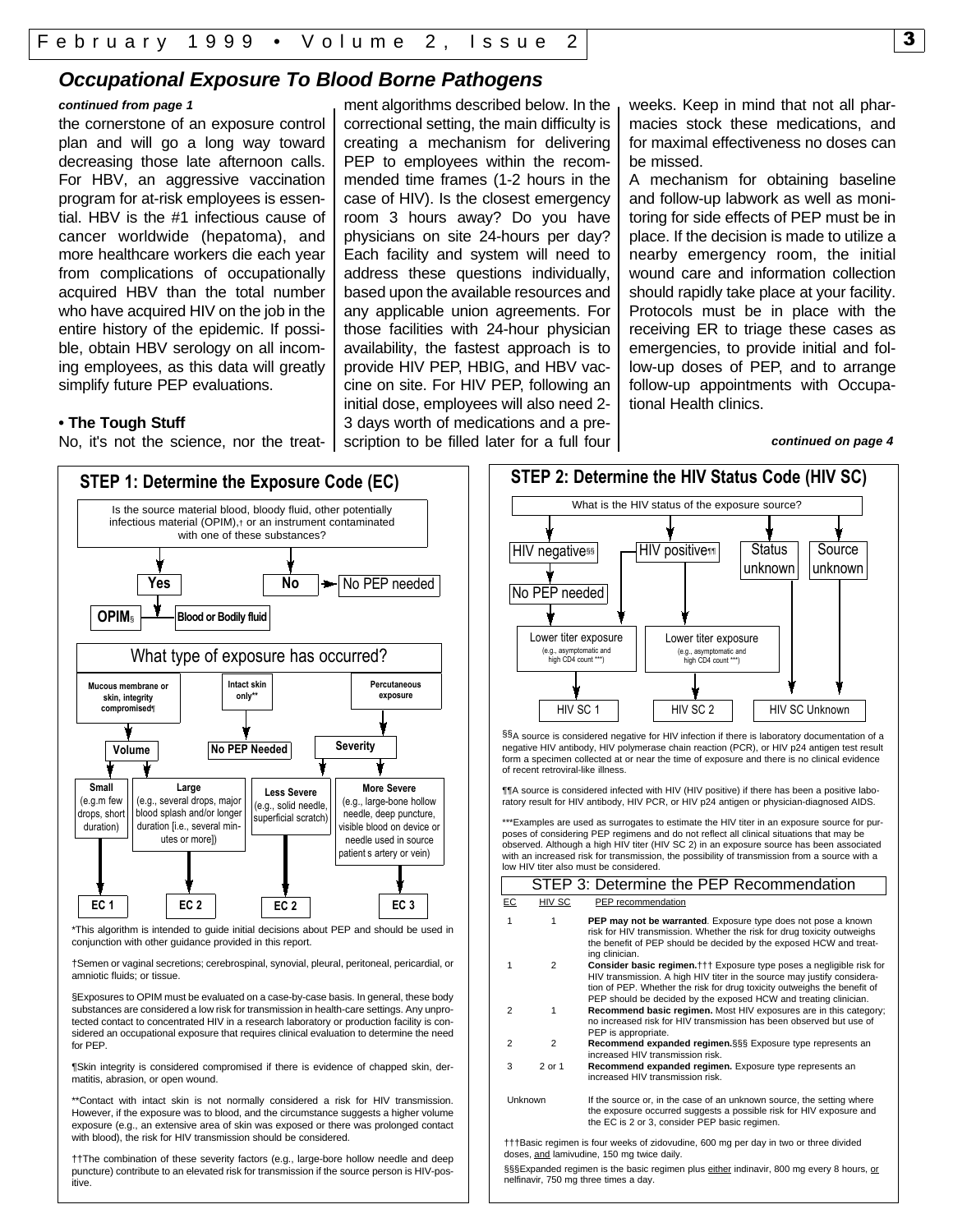### *Occupational Exposure To Blood Borne Pathogens*

### *continued from page 3*

### **• Management of Exposures**

*STEP 1: Wash the site.* The initial management of all BBP exposure is the same: immediately wash with soap and water all wounds and skin sites that have been in contact with blood or body fluids. For mucous membranes, flush copiously with water or saline.

*STEP 2: Evaluate the type of exposure.* Ask yourself: Did it involve tissue or fluids capable of BBP transmission? If not, no further treatment is necessary. If yes, evaluate the exposed body site. Was the site intact skin, hair, or clothing? If so, no further treatment is needed. If, however, the potentially infectious material made contact with an infectable body site (non-intact skin, mucous membrane like the mouth or eyes, or was parenteral, such as a needle stick or bite), transmission of a BBP is possible.

*STEP 3: Evaluate for other source factors.* Is the source known? If the source is *not* known, in a correctional setting it is prudent to proceed as if the source is infected with HIV, HBV, and HCV. If the source *is* known, review the source's chart for HIV, HBV, and HCV serology. Recent negative serology and a lack of evidence of high-risk behaviors since the negative test make the presence of BBPs much less likely.

In the absence of recent negative serology, proceed as if the source is infected and initiate whatever measures are allowable within your system to obtain stat HIV, HCV and HBV testing of the source. For those facilities that do not do labwork on site, it is imperative to have a contract that allows for 24- 48 hour reporting in stat situations.

*STEP 4: Evaluate the exposed individual.* Is the exposed person already infected with HBV, HCV, or HIV? Has the individual been vaccinated for HBV? If so, was an antibody response documented?

### *STEP 5: HIV PEP (see algorithms)* HIV RISKS:

The risk for transmission of HIV is increased in cases of deep injuries. Those with large gauge hollow bore needles, those involving devices visibly contaminated with the patient's blood or used directly in the source's artery or vein, and exposure to blood with a high titer of HIV (as in late stage AIDS) are

examples. Among healthcare workers with documented seroconversions, over 80% experienced a syndrome consistent with primary HIV infection median of 25 days after exposure. Of those who seroconverted, 95% did so within 6 months.

### WHY PEP?:

The evidence for efficacy of PEP comes from both animal studies with SIV and ACTG 076, which demonstrated that AZT decreased the transmission of HIV to the offspring of HIV infected pregnant women. A retrospective analysis of exposed healthcare workers demonstrated a 81% reduction in HIV transmission among those given AZT. The recommendations for expanded regimens are extrapolated from what is known from trials for treatment of established HIV infection. WHICH PEP?:

Once the evaluations of the exposure incident, the source, and the exposed individual have taken place as described above, proceed to the following algorithms 1-3 included in this article.

Employees with occupational exposure to BBPs require follow-up counseling, post exposure testing, and medical evaluation regardless of whether they receive PEP. Monitoring of medication toxicities and the management of side effects must be performed.

### *STEP 6: Hepatitis B PEP (see HEPPigram) STEP 7: Hepatitis C*

Thus far, there is no effective PEP for the prevention of transmission of HCV. Exposed individuals should have blood drawn for HCV Ab at baseline, and, if negative, it should be repeated at 6 weeks, 3 months, and 6 months. If they are infected, they should be counseled about the possibility of transmitting HCV to others. Early treatment with Interferon may be appropriate in some cases if seroconversion occurs. Not all aspects of BBP PEP are covered in this article. Issues such as PEP for those exposed to drug resistant viruses and management of PEP for pregnant workers can complicate the picture. For an excellent recent reference, the reader is referred the Public Health Service Guidelines for PEP published in the MMWR vol. 47/No.RR-7 from May 15, 1998.

*\* Joseph Bick, M.D., Consultant: Agouron, Bristol-Meyers Squibb; Speaker's Bureau: Agouron, Bristol-Meyers Squibb.*

# **HEPPigram . . . Algorithm for HBV treatment after exposure**

*HEPPigram: A feature of HEPP News providing concise solutions to correctional HIV-related problems*

| If exposed inmate is:                            | And source is:<br>$HBSAg+$                                              | And source is:<br>HBsAg- | And source is:<br>unknown                                      |
|--------------------------------------------------|-------------------------------------------------------------------------|--------------------------|----------------------------------------------------------------|
| <b>Not HBV vaccinated</b>                        | HBIG x1 and<br>vaccinate                                                | Vaccinate                | In correctional<br>settings, treat as if<br>source were HBsAg+ |
| <b>HBV</b> vaccinated,<br>unknown response       | Test exposure for<br>HBsAb. If $+$ , no RX. If<br>- and vaccine booster | No treatment             | Test exposed for<br>HBsAB. If +, no RX. If<br>- revaccinate    |
| <b>HBV</b> vaccinated,<br>known non<br>responder | HBIG x 2 or HBIG x 1<br>and revaccinate                                 | No treatment             | In correctional<br>settings, treat as if<br>source were HBsAg+ |
| <b>HBV</b> vaccinated,<br>known responder        | No treatment*                                                           | No treatment*            | No treatment*                                                  |

*(\*see how much easier it is when all of your staff are vaccinated?)* adapted from MMWR vol. 46/No. RR-18, December 26, 1997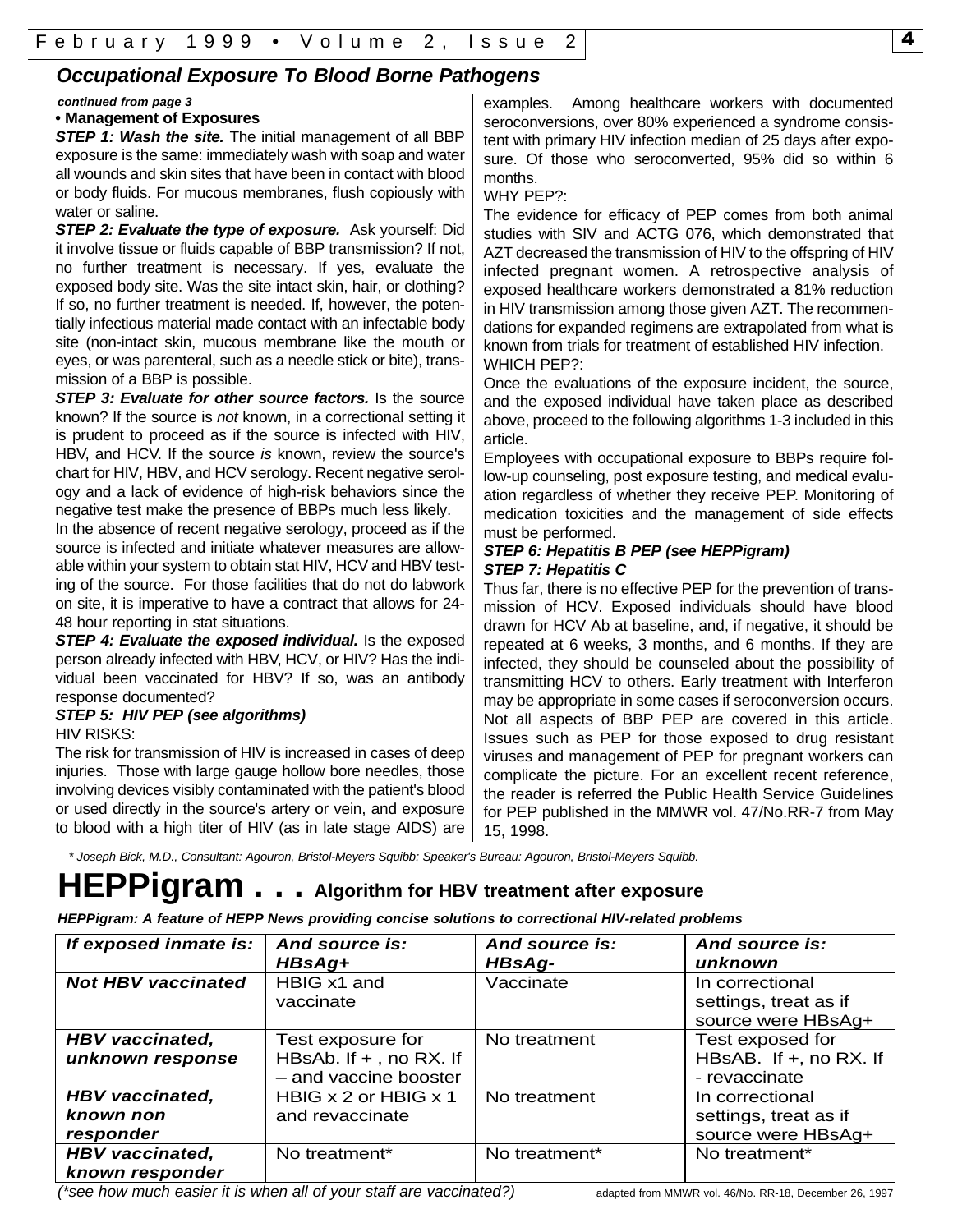## Ask The Experts

This case is adapted from a true "high risk" needle stick exposure in a correctional setting: A nurse was stuck with a needle after drawing blood from a "high risk" inmate during intake. The nurse was assisting another nurse with the blood draw because the inmate's veins were difficult to access. She pulled the tourniquet as the second nurse brought the needle out of the vein. At this time, the 21 gauge needle tip went through her glove and into a vein on the top of her hand, resulting in a large hematoma. The patient was not known to be HIV seropositive but had a history of intravenous drug use. He was known to have had a sexual partner who was diagnosed with AIDS and was treated with AZT/3TC oral combination therapy. He had shared needles and had unprotected sex with this partner. When the patient's labs came back, he had an undetectable viral load, his HIV serology and western blot were pending, and his T cell count was 150.

## What Would You Do?

### Expert #1

### **Anne Spaulding, M.D.\***

*Medical Director*

### *RI Department of Corrections*

The RI DOC Health Services has had a protocol for responding to potential bloodborne pathogen exposure of staff and inmates since 1996. I'll treat the nurse using our guidelines…

1. After cleaning the site with soap and water, I evaluate the nature and severity of the exposure. A needle stick from a patient likely to be HIV positive represents a high-risk exposure. I ask the inmate patient for permission to evaluate him for HIV/HBV/HCV.

2. After counseling the nurse about the exposure's significance, I encourage HIV/HBV/HCV testing (at an outside facility to maintain confidentiality) to document baseline seronegative status, for workman's compensation, in the rare event of seroconversion. I encourage repeat testing at 6 weeks, 3 and 6 months postexposure. She should report any symptom of seroconversion to her outside provider. Until she has HIV infection ruled out, I recommend that she use barrier methods during sex and refrain from blood donation.

3. During initial evaluation, I give the first dose of HIV prophylaxis. In every facility, we maintain emergency packets of AZT/3TC/Indinivir. She takes this first dose in my presence. I refer her for further management to an outside facility to maintain confidentiality at her work site.

Our guidelines take a "one size fits all" approach. AZT, 3TC, and Indinavir may not represent the best HIV prophylaxis. The sexual partner of the source patient could transmit a virus resistant to her AZT/3TC.

Tolerance of Indinavir may be less than Nelfinavir. However, RI DOC has made PEP uniform to maximize the number of potential candidates who take the first dose rapidly.

With the institution of the emergency packet system, health care workers, correctional officers and inmates have received PEP within one hour of potential exposure. Previously, staff went to local hospitals, which sometimes tarried before administering any medication. During follow-up with an HIV specialist, who will oversee a four-week regimen of PEP, individualization of further treatment (perhaps D4T and DDI as reverse transcriptase inhibitors) can occur. *\*No Industry Affiliation*

### **Case Follow Up**

Immediately following the stick, the nurse washed the area with soap and water and reported it to her supervisor. The physician supervisor immediately called the National Clinicians' Post-Exposure Prophylaxis Hotline in San Francisco (888-448-4911). She was started on triple therapy, and within 30 minutes had taken her first doses of DDI, D4T, and Nelfinavir. The prison pharmacy issued medications for the next 2 days and central pharmacy overnighted the amount needed for the 28 days. She now says: "DDI was awful but I finally managed to dissolve it in H2O in order to get it down. I took all of the medications at the times suggested and finished all 28 days. I had slight side effects, the worst being severe bouts of diarrhea, but I was able to take another pill for that." Her HIV and Hep C tests were initially negative (taken at 6 weeks). We will give you an update on her situation in next month's issue.

### Expert #2

### **David Alain Wohl, M.D.\***

*Clinical Assistant Professor, University of North Carolina HIV Services Co-Director, NC Department of Corrections*

The clock is ticking! The few animal data that actually demonstrate any effectiveness of post-exposure prophylaxis (PEP) following retroviral infection indicate that the earlier the administration of PEP (ideally within 1 hour), the greater the chance of aborting infection (1).

First Aid, in this case, should consist of simply washing the wound with soap and water. Use of caustic agents such as bleach has no role in cleansing needlestick injuries.

Documentation of the exposure is required by OSHA and is essential if the health care worker seeks Workman's Compensation. Confidentiality of the HCW and the source patient must be strictly respected.

Assess the risk. The injury in this case was substantial. To the nurse's credit, she was wearing gloves, which may have reduced the amount of blood carried by the needle. The source patient and HCW must be tested as described in Joe Bick's article (See page 1). This HCW should be tested for pregnancy. Pregnancy status may influence her decision regarding initiation of PEP. The lack of detectable HIV RNA by PCR in the plasma of the source patient does not rule out HIV infection, but probably lessens the risk of HIV transmission. It should be assumed the patient is HIV infected.

PEP should be offered if the results of the source patient's HIV status are unavailable within a few hours. The US Public Health Service guidelines recommend that either 2 or 3 agents be administered based on the severity of the exposure and infectiousness of the source. Many find this abiguous. When offering PEP I try to provide the best chance of preventing infection with 2 nucleosides and a protease inhibitor.

Selection of PEP regimen in this case is clouded by the history of the source patient's partner's use of ZDV and 3TC, but it is wise to assume resistance to ZDV and 3TC is likely. I would offer D4T, DDI and nelfinavir (1,250 mg BID). This combination should be potent and unaffected by cross resistance to ZDV and/or 3TC. Nelfinavir's manageable major side effect of diarrhea should be considered. DDI must be taken on an empty stomach. I recommend a single dose of DDI be taken before bed. If DDI is not tolerated, 3TC could be substituted in its place, recognizing the concern for resistance and its use with ZDV in treating HIV infected persons with previous ZDV experience.

The HCW should be counseled to be alert to signs of acute seroconversion and safe sex and should have psycological support services available. All HCW receiving PEP should be registered with the PEP Registry (888-737-4448).

*\*David Alain Wohl, M.D. Speaker Bureau: Roche, Bristol Myers Squibb, Glaxo and Roxane*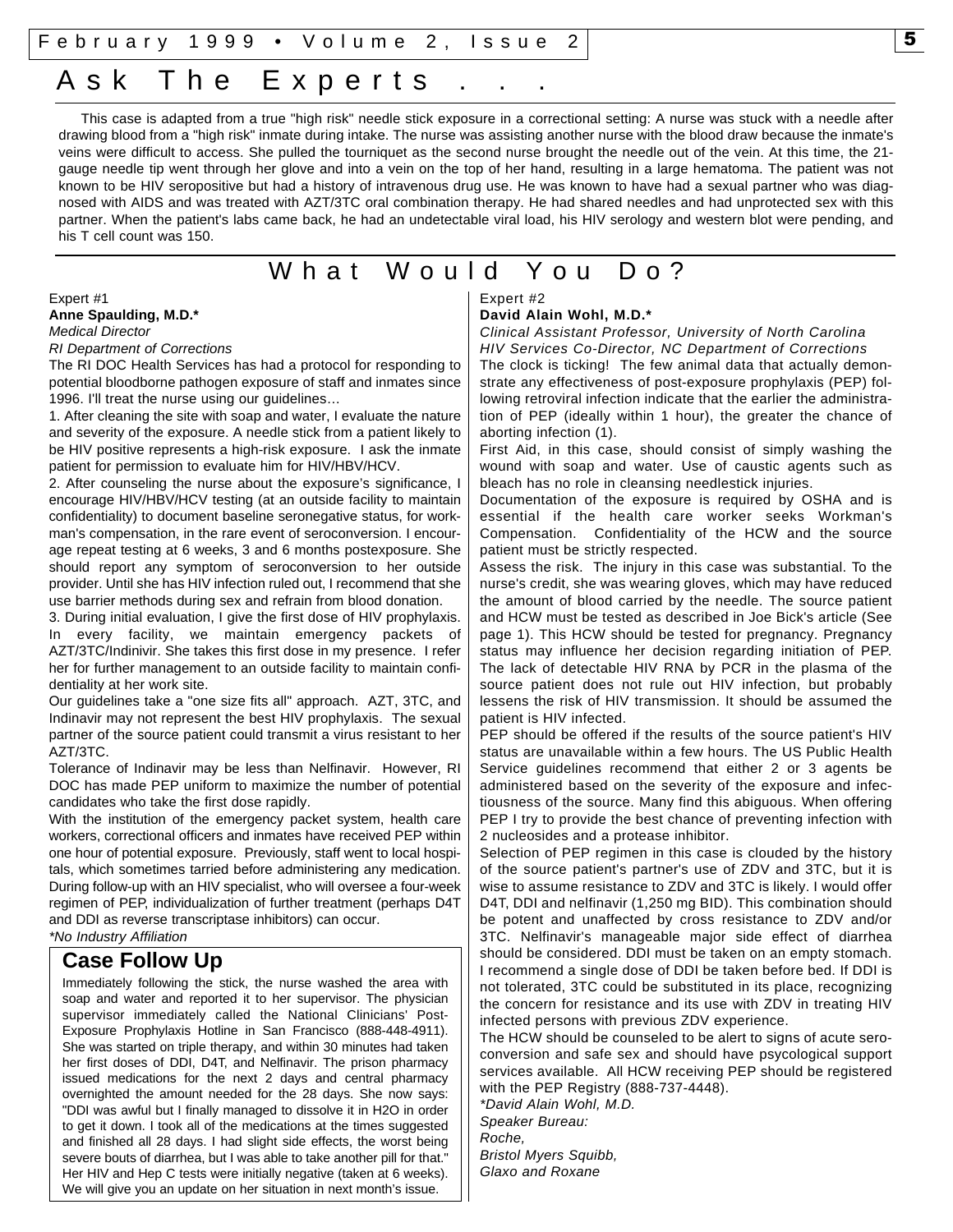# Non-Occupational Post-Exposure Prophylaxis (PEP)

#### **By Kenneth H. Mayer, MD\***

*Chief, Infectious Disease Division Memorial Hospital of Rhode Island Director, Brown University AIDS Program* On a global basis, more than  $\frac{3}{4}$  of all

new HIV infections are due to sexual transmission, which is more than 8,000 every day. Although a randomized, controlled study of antiretroviral drug use after a high-risk

exposure appears to be impossible for logistical and ethical reasons, interest in this adjunctive means of HIV prevention has been growing.

The rationale for PEP is based on animal model data, the efficacy of methods about other viral infections (e.g. hepatitis A with immunoglobulin), and the use of antiretroviral therapy in preventing perinatal HIV transmission. Also, the results of a CDC retrospective case-control study suggested that health care workers who took some AZT after an occupational exposure were one fifth as likely to become HIVinfected as those who did not use medication. Despite the prohibition of sexual activity in correctional facilities, the occurrence of HIV exposure due to sexual contact makes PEP a relevant topic for correctional health care.

### **• Questions Raised**

More than 2 years ago, I received my first call from an emergency room asking me how to manage a survivor of a sexual assault whose assailant was an IDU, hence judged to be at increased risk for HIV. This encounter raised many questions that are still useful today, which include:

1. Who should receive non-occupational PEP?

2. How certain do providers need to be that the source of exposure is  $HIV (+)$ or at increased risk?

3. What are appropriate regimens?

4. For how long should it be administered?

5. Will the assumption that PEP is available and efficacious result in increased HIV risk taking behavior?

The answers to these and other important questions remain unclear, but over the past few years, the interest in nonoccupational PEP and its utilization have definitely increased. However, many providers have been concerned that knowledge of the existence of a "morning after" pill, or a "chemical con-

> dom" would result in increased risk taking behavior among high risk HIV (-) people. Also, the CDC/US Public Health Service (MMWR, September 25, 1998) recommen-

dations that regimens of multiple antiretrovirals be used for a month's duration, plus the lack of significant publicity about PEP, may be responsible for the relatively small number of people utilizing this yet unproven prevention strategy.

#### **• Fenway's Experience**

Over the past year, at the Fenway Community Health Center where more than  $1,000$  HIV  $(+)$  men and women receive primary care in Boston, we have tracked the utilization of nonoccupational PEP and have had the following observations:

1. PEP utilization is, albeit slowly,

increasing from one or fewer calls per week to more than one a week.

2. Most of the exposures involve high-risk activities, e.g. unprotected anal or vaginal

intercourse, but only about 1/3 of the exposures were with partners known to be HIV infected. Of almost 50 requests for PEP, almost 30% were due to lower risk exposures (e.g. semen in the eye with a partner of unknown serostatus). 3. The vast majority of people who receive PEP (usually AZT+3TC +Indinavir or Nelfinavir) reported side effects (usually nausea, myalgias, fatigue, insomnia, diarrhea) but were able to complete a one-month regimen. 4. The majority of participants come back for follow-up at 3 and 7 months, and there have been no new infections thus far.

5. Much of the cost of this expensive intervention was due to the need for ongoing supportive counseling services for the men and women who presented for PEP, including triage because of domestic trauma, sexual assault, +/ on-going substance use. Despite this triage, almost 10% of the cohort presented for a repeat course of PEP within one year.

### **• Messages**

The "take home" messages from the Fenway Community Health Center and that of other programs like the San Francisco Health Department, regarding non-occupational PEP are:

1.There is a growing awareness among men and women engaging in high-risk behavior that PEP may help prevent an exposure from resulting in an infection. The Fenway did not advertise its program, so contacts with the center were via provider triage or word of mouth.

2. The need for these programs will grow over time until we have an effective vaccine and/or microbicide.

3. Many of the persons who access PEP will need to be referred to competent mental health professionals, because:

a. They have sustained a traumatic experience, e.g. sexual assault.

b. They are overly anxious, and do not need PEP, but rather need to deal with their quilt about what they perceive so risky.

> c. They are likely to use PEP as an excuse to avoid

modifying recurrent risk-taking behaviors.

In the correctional setting, other questions will emerge such as the feasibility of prompt access, the ability to maintain confidentiality, and the net effect on risk taking behavior among incarcerated individuals. These need to be assessed. While it is unlikely that the efficacy of non-occupational PEP will ever be able to be studied in a controlled environment, it seems likely that its utilization will grow as part of the increasing array of responses to prevent HIV transmission.

*\*Kenneth H. Mayer, M.D., Grant Research/Support: Triangel, Roche, Immune Response Corp. Speaker's Bureau: Agouron, Bristol Myers Squibb, Glaxo Wellcome*

*Many providers have been concerned that knowledge of the existence of a "morning after" pill, or a "chemical condom" would result in increased risk taking behavior among high risk HIV (-) people.*

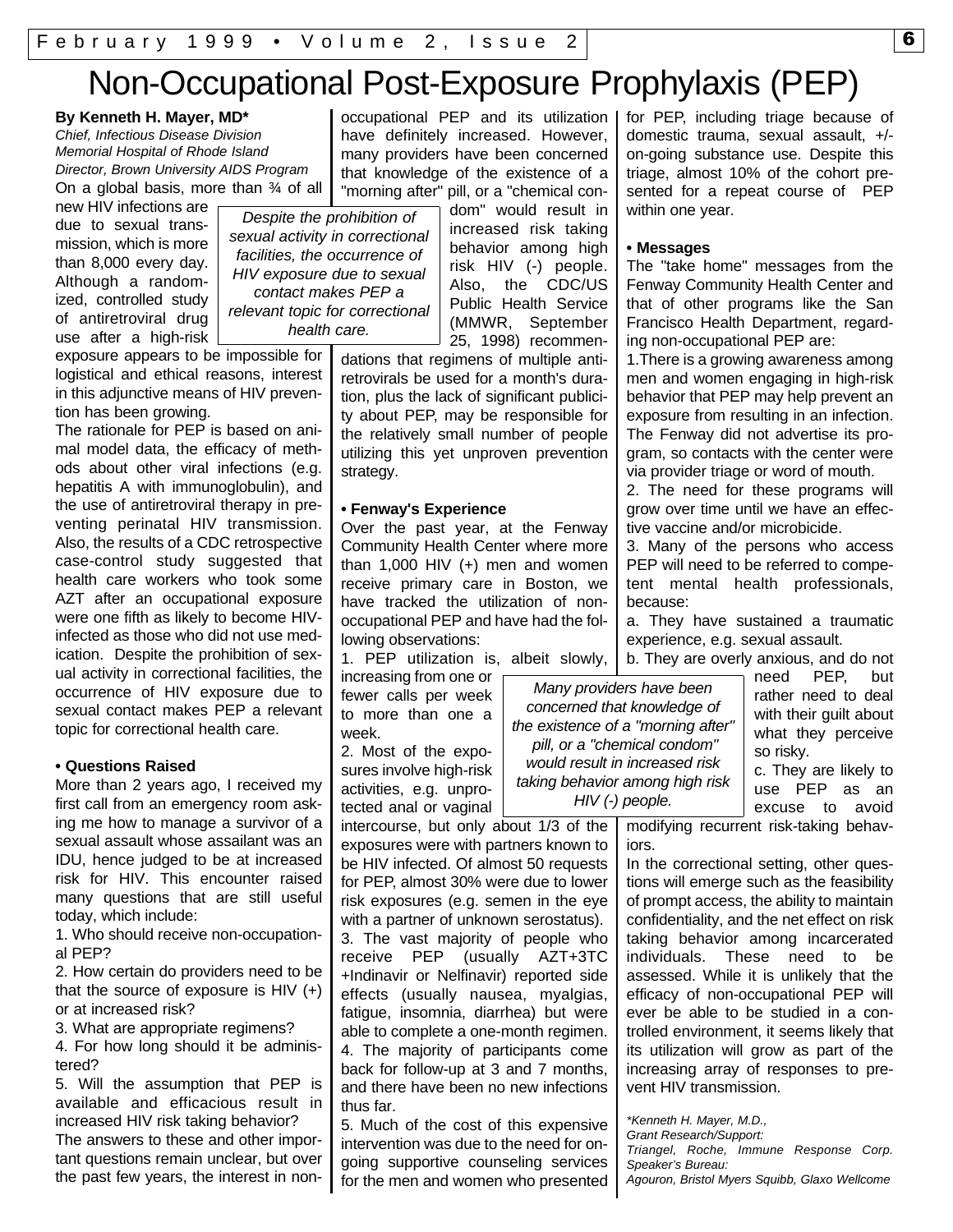Conference Updates

**AIDS Pathogenesis Meeting** . . . . *January 7-13, 1999*

**ACA Winter Conference** . . . . *January 16-21, 1999*

### **AIDS Pathogenesis Meeting Keystone, CO January 7-13, 1999**

…was the bucolic setting for the HIV Vaccine Development: Opportunities and Challenges and AIDS Pathogenesis meetings from January 7-13, 1999.

Five hundred scientists and researchers attending the joint symposia heard the keynote address given by Dr. Robert Gallo, Institute of Human Virology, University of Maryland. Gallo hit the highlights of AIDS research performed or published in the past year, noting the work of Wayne Hendrickson and Joe Sodroski, who determined the crystal structure of the HIV-1 protein gp 120 complexed with a fragment of human CD4. Gallo summarized the dynamic cellular interaction that occurs during the entry of human immunodeficiency virus (HIV) into CD4+ T cells. He speculated that drugs that interfered with one of the three key components of viral entry (gp120, CD4, and the chemokine receptor) would have a significant impact on the control of HIV disease in the near future. Expanding on this theme, Dr. Peter Kim of the Whitehead Institute, Cambridge, MA, presented his model of viral entry. Binding of HIV-1 gp120 to CD4 of the target cell membrane results in a quick molecular rearrangement that facilitates subsequent binding of gp120 to the appropriate chemokine receptor. It is clear that understanding of the mechanisms of HIV entry into cells is useful in employing strategies for blocking viral infection at a cellular level. One such strategy developed by Jack Nunberg, et al from Montana Biotechnology Center, University of Montana, proposes that the conformational changes which occur during binding and fusion may expose "critical targets," that are not otherwise available to the immune system, to prime antibodies capable of neutralizing the virus. Nunberg showed that anti sera raised against these targets are active against many different HIV-1 strains. These new findings suggest that the virus may have an "Achilles heel" vulnerable to attack by preventive and therapeutic vaccines.

In other news, Doug Nixon of the Aaron Diamond AIDS Research Center in New York City described the relationship between broad immune responses to HIV and control of infection. He reported on 12 patients who were given extremely early (within 120 days of HIV infection) Highly Active Antiretroviral Therapy (HAART). This relatively small clinical trial suggested that extremely early initiation of HAART may disarm the natural immune response to HIV by limiting the immune system's exposure to the virus. In this study, patients who had broad immune responses to HIV (as measured using the new tetramer assay) appeared to have better control of their HIV infection. Dr. Nixon concluded that broad immune responses appeared to be related to better control of HIV infection, that early initiation of HAART may limit the amount of immune system training that appears to occur during the early phase of HIV infection, and he suggested that postHAART therapeutic vaccination may be one "safe" way to broaden the immune system's repertoire of weapons against HIV. These hypotheses are under study.

During one of the final talks of the meeting, Neal Nathanson, the new Director of the Office of AIDS Research, emphasized the broad theme of the conference by stating that a broad understanding of HIV immunopathogenesis was required to develop the "broad" range of weapons we will need to combat HIV infection and disease. He warned researchers against adopting a "holy grail" approach to the search for new treatments and vaccines. He suggested that we keep in mind that we may need multiple barriers to HIV infection and to prevent development of disease. He was extremely optimistic about the prospects for HIV vaccine development, stating that prospects for the development of a polio vaccine, in the 1940's, were equally bleak as the prospects for developing an AIDS vaccine appear to be at present.

While most speakers agreed with the keynote speakers at the joint Vaccines and Immunopathogenisis meetings that combination antiretroviral therapies have led to major advances in the clinical care of AIDS patients, many speakers stated that adherence, availability, resistance, and cost are still major obstacles in HIV treatment. There was consensus among this group that the desired approach was to further integrate the latest knowledge about HIV pathogenesis into vaccine development with the ultimate objective to prevent or control HIV infection through immunologic intervention.

*contributed by Judy George and Anne DeGroot*

### **ACA Winter Conference Nashville, TN January 16-21, 1999**

The American Correctional Association held its annual Winter Conference January 16-21, 1999 at the Opryland Hotel and Conference Center in Nashville, where Newton Kendig, M.D., Chief of Infectious Disease for the Federal Bureau of Prisons and John Miles, Special Projects Manager for Corrections and Substance Abuse Activities at the Centers for Disease Control, spoke on managing infectious disease.

Kendig discussed exposure risks for HIV, Hepatitis B and Tuberculosis among corrections officers and other staff and recommended post-exposure prophylaxis in high-risk scenarios and precautions, such as barrier protection.

Miles discussed the correlation between substance abuse and infectious disease among inmates and, in particular, described the need to view disease management in prisons as a public health duty. He recommended collaborations with public entities and community organizations to help direct inmates to treatment once they are released from prison and pre-release and discharge planning in facilities. *contributed by Michelle Gaseau*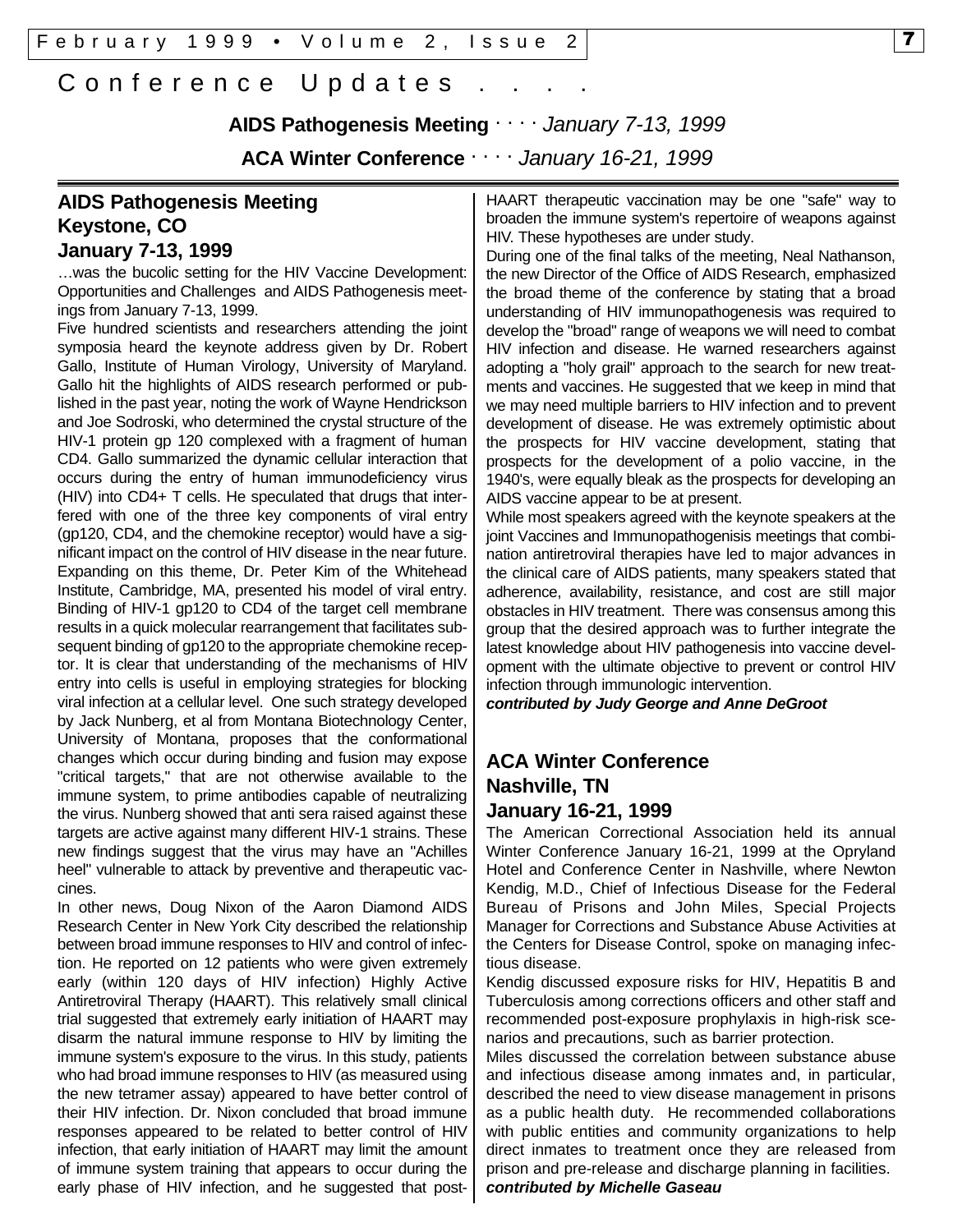# ave The Dates

### **1999 National Conference on African-Americans and AIDS**

*February 25-26, 1999* Sponsored by: Rollins School of Public Health of Emory University, the Johns Hopkins medical institutions and the Institute of Human Virology at the University of Maryland. Financial support is from Bristol-Myers Squibb. Renaissance Washington DC Hotel Contact: Ms. Mary Hess, Senior Territory Manager, Bristol-Myers-Squibb Immunology tel: 410.995.0599 fax: 410.995.0610 voice mail: 800.492.7016, ext. 1340

### **Improving the Management of HIV Disease**

*February 20, 1999 Los Angeles, CA March 6, 1999 Boston, MA March 24, 1999 New York, NY April 21, 1999 Chicago, IL* This course, sponsored by International AIDS Society-USA (IASUSA), reviews the most recent development in the field of HIV disease pathogenesis and antiretroviral management. Expert faculty will speak on timely and clinically relevant issues in the management of HIV disease. Contact: IASUSA 1001 B O'Reilly Ave PO Box 29916 San Francisco, CA 94129-0916 tel: 415.561.6720 fax: 415. 561.6740 e-mail: info@iasusa.org website: www.iasusa.org

#### **HIV in Prisons Conference**

*Thursday, February 25, 1999* - *from 9:00am to 4:00pm.* One of a series of conferences targeted to service providers in New York. Topics include HIV therapies in prison and in discharge planning, the former inmate and barriers to HIV treatment, and policy considerations. Speakers will be Harry Schuman, MD, medical director at Rikers, Steven Nesselroth from Osborne, and Liz Mastroieni from AIDS Counseling and Education at Bedford Hills Correctional Facility. Contact: Carlos Arboleda fax: 212.367.1528

#### **American Correctional Health Services Association 1999 Training Conference**

*March 11-14, 1999* Sheraton Gateway Atlanta, GA Contact: ACHSA PO Box 10 Glenn Dale, MD 20769 website: www.corrections.com/achsa

### **11th National HIV/AIDS Update Conference: Partnering Science and Practice**

*March 23-26, 1999* Sponsored by: AmFar (www.nauc.org) Bill Graham Civic Auditorium San Francisco, CA Contact: KREBS Convention Management Services tel: 415.920.7000 fax: 415.920.7001 e-mail: krebsconv@aol.com website: www.citysearch.com/sfo/krebs

#### **1999 Community Planning Leadership Summit for HIV Prevention**

#### *March 24-27, 1999*

Sponsored by: AED, CDC, NASTAD, NMAC Pittsburgh Hilton & Towers, Pittsburgh PA Contact: Harry Williams at NMAC tel: 202.483.6622 fax: 202.483.1127

#### **Bureau of Justice Assistance (BJA): National Partnership Meeting**

### *April 6-8, 1999 Washington DC*

Contact: National Criminal Justice Association 444 N. Capitol Street, Suite 618 Washington, DC 20001 tel: 202.624.1440 website: http://www.sso.org/ncja

### **FAX HEPP NEWS BACK AT 800.671.1754 FOR ANY OF THE FOLLOWING:** *(please print clearly or type)*

|  |  |  | Yes, I would like to update/correct (circle one) my contact information. |
|--|--|--|--------------------------------------------------------------------------|

- Yes, I would like to sign up the following colleague to receive a complimentary subscription of HEPP News FAX Newsletter.
- Yes, I would like to order the following back issues (please include volume/HIV Internet Resources).

| NAME: |                                                        |
|-------|--------------------------------------------------------|
|       |                                                        |
|       |                                                        |
|       |                                                        |
|       |                                                        |
|       | DATF:<br><u> 1980 - Andrea Andrew Maria (h. 1980).</u> |